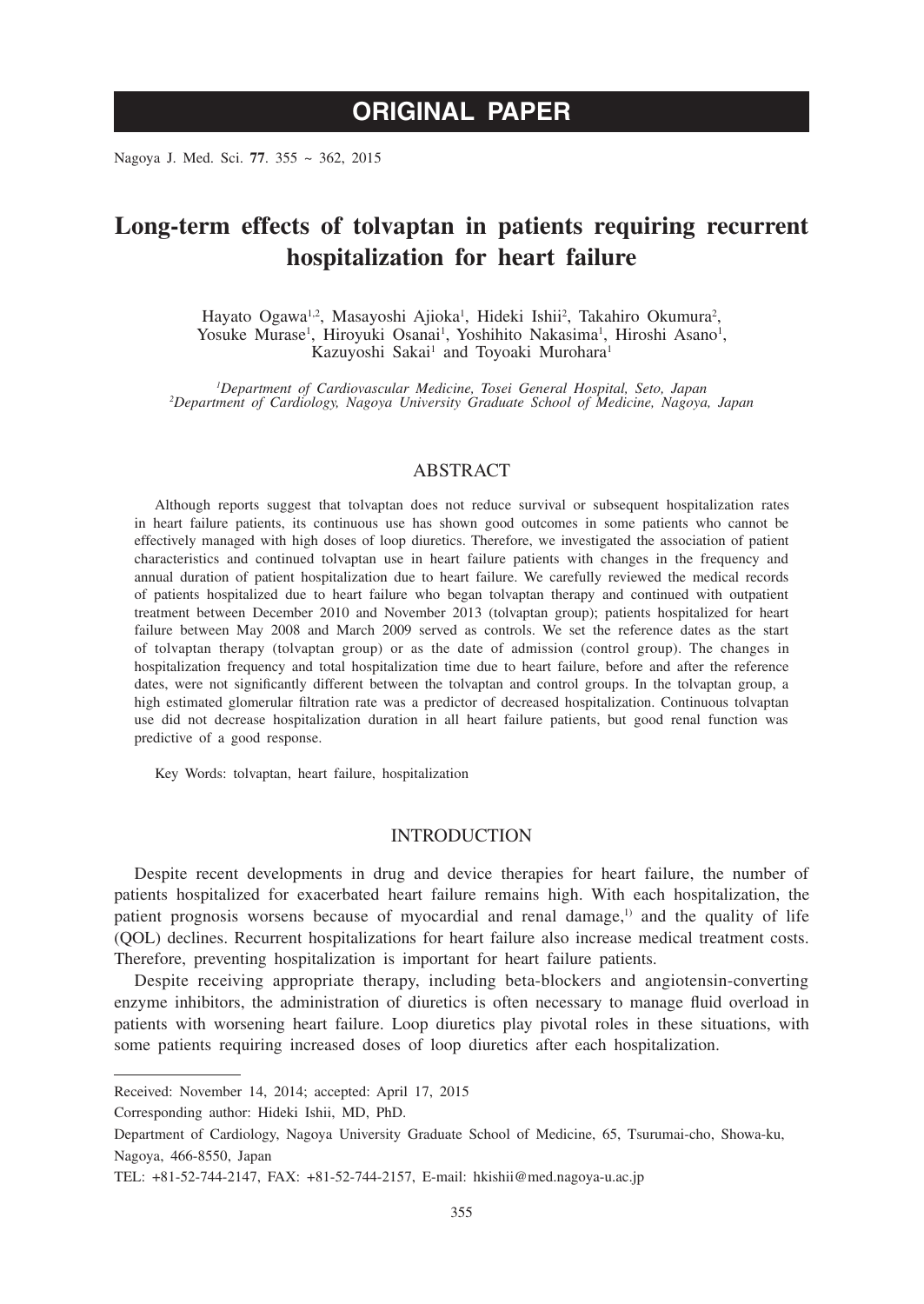Hayato Ogawa *et al.*

Tolvaptan is a vasopressin receptor-2 antagonist with a novel mechanism for managing fluid overload. The drug is reported to improve congestion and dyspnea in heart failure patients over short periods but did not affect survival or subsequent hospitalization.<sup>2)</sup> However, long-term tolvaptan use has resulted in good outcomes in some patients not effectively managed with high doses of loop diuretics.<sup>3, 4</sup>) A randomized controlled study also suggested that an improved survival rate is associated with long-term tolvaptan use.<sup>5)</sup> Thus, the long-term effects of tolvaptan on the hospitalization of heart failure patients is unclear. Additionally, a subset of patients may respond particularly well to continuous tolvaptan use.

In our hospital, long-term tolvaptan use is recommended for outpatients with poorly controlled fluid overload, despite appropriate loop diuretic therapy, to decrease patient hospitalizations. This study assessed whether long-term tolvaptan use decreased hospitalization rates among heart failure patients and investigated the patient characteristics associated with tolvaptan efficacy.

## **METHODS**

The medical records of patients hospitalized at Tosei General Hospital (Seto, Aichi, Japan) for heart failure, who received tolvaptan therapy and continued this therapy as outpatients, between December 2010 and November 2013 (tolvaptan group) were carefully reviewed; patients hospitalized for heart failure between May 2008 and March 2009 served as a control group. We set the reference dates as the start of tolvaptan therapy (tolvaptan group) or as the admission day (control group) (Figure 1). To ensure that only patients who were repeatedly hospitalized were included, patients were enrolled if they had been hospitalized for heart failure more than once within the year prior to the reference date. Patients were excluded from the study if they died or underwent other heart failure therapies, such as cardiac operations, percutaneous coronary interventions, device implantations, or dialysis therapies within a year before and after the reference date.



#### **Fig. 1** Definition of the study outcome.

(A) Tolvaptan group and (B) Control group. The boxes in the figure represent each hospitalization. The hospitalization event, during which tolvaptan therapy was initiated, and hospitalization beginning at the reference day in the control group (white boxes) were not included in these comparisons. Changes in the frequency of hospitalization one year before and after the reference date  $= b - a$ , Changes in the annual duration of hospitalization one year before and after the reference date  $= d - c$ .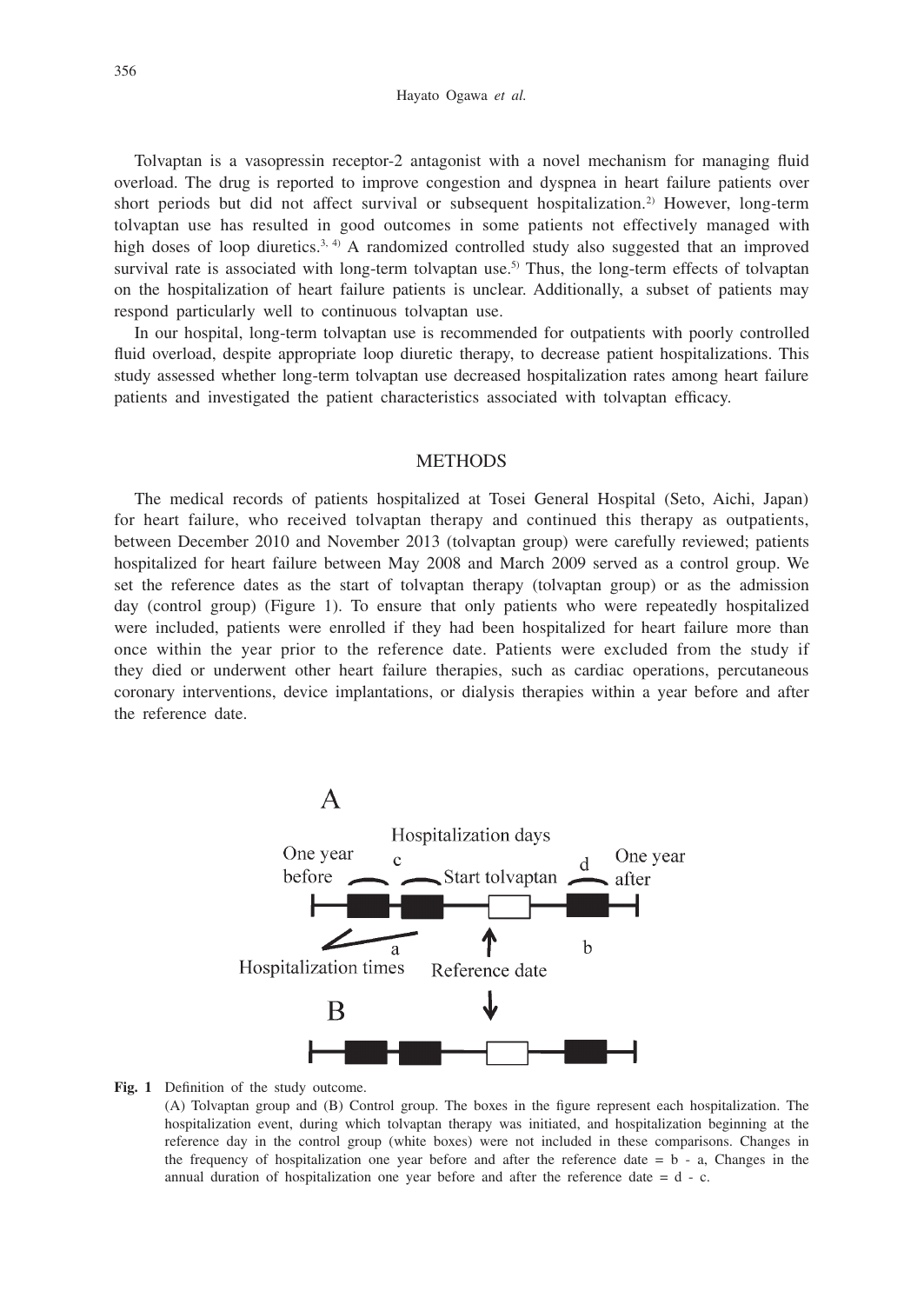Tolvaptan was administered when heart failure could not be effectively managed with appropriate therapy, including loop diuretics, after discharge; these patients continued taking the drug at the same dose, unless dose reduction or discontinuation was clinically indicated.

Changes in the frequency and annual duration of hospitalizations for heart failure were compared, before and after the reference dates, between the tolvaptan and control groups. Hospitalization events, during which tolvaptan therapies were initiated, and control group hospitalizations beginning at the reference date were not included in the comparisons.

To determine the characteristics of the patients showing good responses to long-term tolvaptan use, we divided the patients in the tolvaptan group into two groups based on their outcomes one year after the initiation of tolvaptan therapy. Patients who showed a reduced hospitalization frequency and shorter total annual hospitalization durations, due to heart failure, were defined as showing good responses; all others were defined as not demonstrating good responses.

Hospitalizations for heart failure were defined as those resulting from heart failure symptoms requiring intravenous injection of a vasodilator, diuretic agent, or inotrope within three days of admission. Blood analysis data were collected from the patients when they were stable outpatients, less than three months before tolvaptan therapy was initiated. Estimated glomerular filtration rates (eGFRs) were calculated based on serum creatinine levels, sex, and age.<sup>6)</sup> Ejection fractions (EFs) were calculated using transthoracic echocardiography. Pulmonary disease was defined as symptomatic chronic obstructive pulmonary disease, interstitial pneumonitis, or bronchial asthma. Loop diuretic dosages were expressed as furosemide doses, as previously described;<sup>7,8)</sup> doses of torsemide (4 mg) were reported as furosemide (10 mg) doses, and doses of azosemide (30 mg) were similarly reported as furosemide (20 mg) doses. This study was approved by our local ethical committee.

All statistical analyses were performed using PASW Statistics, version 18.0 (SPSS, Chicago, IL, USA). Continuous variables, except for serum B-type natriuretic peptide (BNP) levels, were expressed as means ± standard deviations and compared using unpaired *t*-tests. Serum BNP levels and ordered variables, expressed as medians (ranges), were compared using Mann-Whitney tests. Nominal variables were compared using Fisher's exact test.

#### RESULTS

The patient flowchart is shown in Figure 2. The characteristics of the tolvaptan and control groups are shown in Table 1; the baseline characteristics were similar between the tolvaptan and control groups. The changes in hospitalization frequencies and total annual hospitalization durations for heart failure, before and after the reference dates, were not significantly different between the tolvaptan group  $(-0.25 \pm 1.41)$  times/year and  $-0.9 \pm 39.7$  days/year, respectively) and the control group  $(-0.33 \pm 1.14$  times/year,  $p = 0.864$ ; and  $2.3 \pm 38.0$  days/year,  $p = 0.825$ , respectively) (Figure 3).

According to the analysis of the characteristics of patients with and without good responses to tolvaptan, low serum creatinine levels and high eGFRs were predictive of good, long-term responses to tolvaptan (Table 2).

#### DISCUSSION

Although most studies have reported negative results for the long-term use of tolvaptan, a few have reported uncharacteristically good results.<sup>3, 4)</sup> Therefore, to maximize the clinical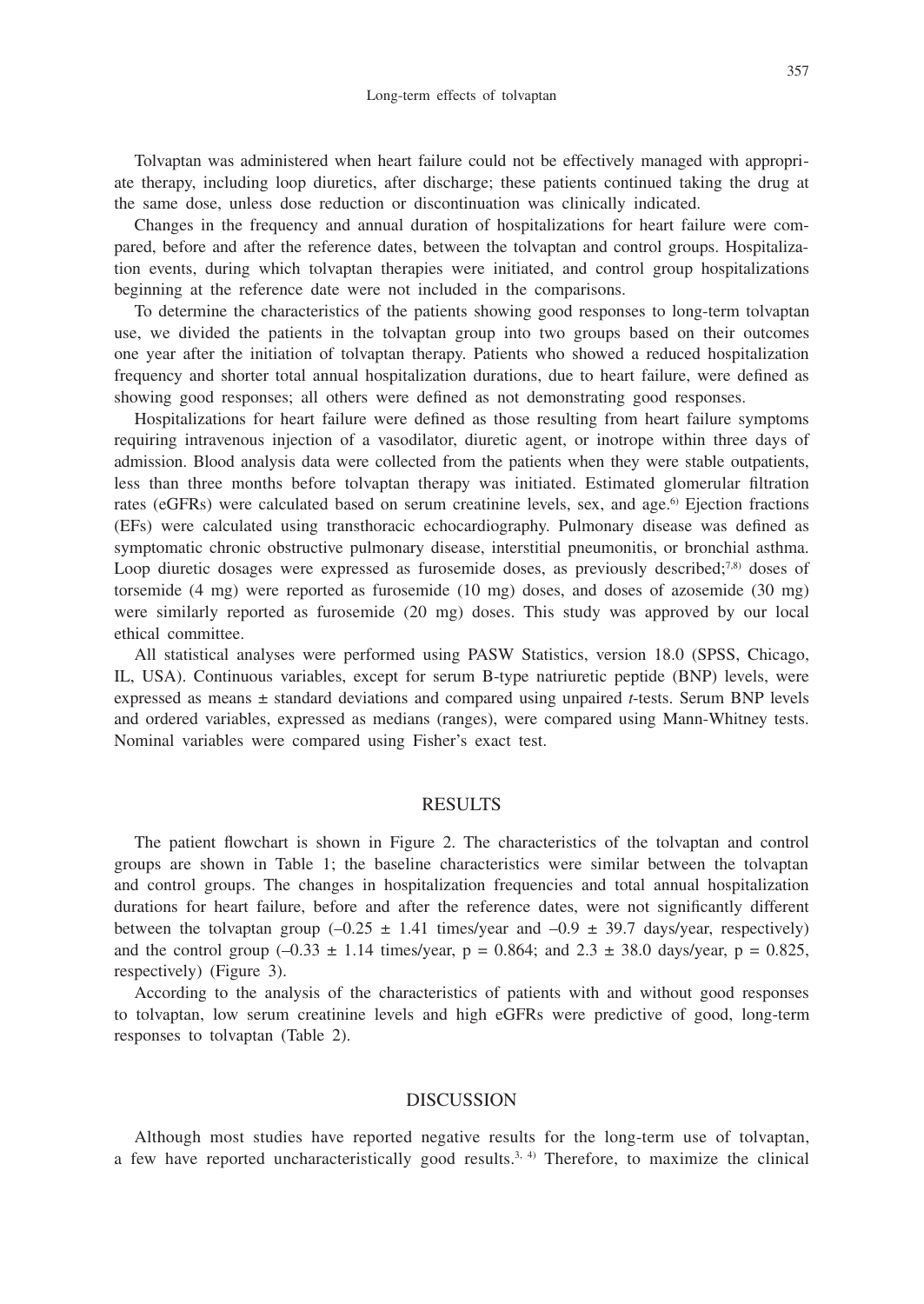

**Fig. 3** Comparison of the differences between the tolvaptan and control groups (A) Changes in the frequency of hospitalization one year before and after the reference date (= b - a in Figure 1), (B) Changes in the annual duration of hospitalization one year before and after the reference date  $(= d - c \text{ in figure 1}).$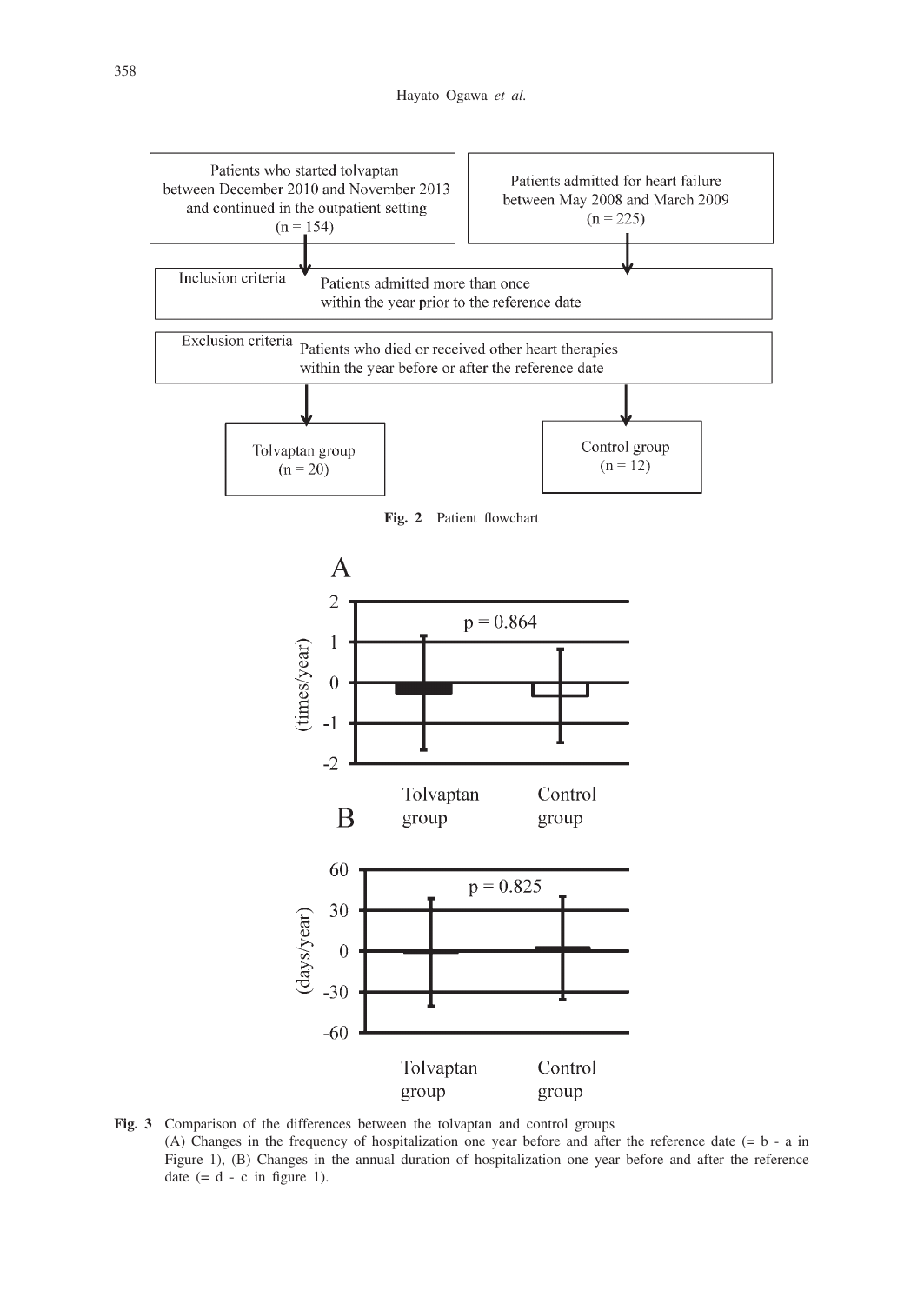|                                                                    | Tolvaptan group<br>$(n = 20)$ | Control group<br>$(n = 12)$ | p Value |
|--------------------------------------------------------------------|-------------------------------|-----------------------------|---------|
| Duration of tolvaptan therapy, days                                | $351 \pm 65$                  | $\overline{a}$              | NA      |
| Initial tolvaptan dose, mg                                         | $8.4 \pm 4.7$                 | $\overline{a}$              | NA      |
| Males, $n$ (%)                                                     | 10(50)                        | 6(50)                       | 0.642   |
| Age, years                                                         | $75.5 \pm 11.4$               | $82.1 \pm 8.3$              | 0.092   |
| Ischemic heart failure etiology, $n$ (%)                           | 2(10)                         | 1(8)                        | 0.690   |
| NYHA class, III/IV, $n$ (%)                                        | 10(50)                        | 3(25)                       | 0.153   |
| Pre-reference date hospitalizations for heart failure, times/year  | $1(1-4)$                      | $1(1-4)$                    | 0.552   |
| Pre-reference date hospitalizations for heart failure, days/year   | $15(6-132)$                   | $13.5(5-55)$                | 0.604   |
| Post-reference date hospitalizations for heart failure, times/year | $1(0-4)$                      | $0.5(0-4)$                  | 0.255   |
| Post-reference date hospitalizations for heart failure, days/year  | $16.5(0-93)$                  | $3.5(0-127)$                | 0.224   |
| <b>Medical history</b>                                             |                               |                             |         |
| Hypertension, $n$ (%)                                              | 9(45)                         | 6(50)                       | 0.536   |
| Diabetes mellitus, n $(\%)$                                        | 6(30)                         | 3(25)                       | 0.546   |
| Atrial fibrillation, $n$ (%)                                       | 12(60)                        | 4(33)                       | 0.137   |
| Pulmonary disease, $n$ (%)                                         | 2(10)                         | 0(0)                        | 0.383   |
| Cirrhosis, $n$ (%)                                                 | 4 (20)                        | 0(0)                        | 0.135   |
| <b>Baseline</b> therapy                                            |                               |                             |         |
| ACE inhibitors/ARBs, $n$ (%)                                       | 10(50)                        | 10(83)                      | 0.063   |
| $\beta$ -blockers, n $(\%)$                                        | 12(60)                        | 5(42)                       | 0.261   |
| Loop diuretics, mg a)                                              | $124 \pm 146$                 | $65 \pm 54$                 | 0.116   |
| Aldosterone blockers, $n(\%)$                                      | 14 (70)                       | 5(42)                       | 0.114   |
| Inotropes, $n$ (%) b)                                              | 2(10)                         | 1(8)                        | 0.690   |
| <b>Laboratory</b> parameters                                       |                               |                             |         |
| Serum sodium, mEq/L                                                | $139.1 \pm 2.6$               | $139.4 \pm 3.1$             | 0.718   |
| Serum potassium, mEq/L                                             | $3.9 \pm 0.6$                 | $4.2 \pm 0.5$               | 0.129   |
| Serum BUN, mg/dL                                                   | $35.3 \pm 20.8$               | $26.3 \pm 16.3$             | 0.212   |
| Serum creatinine, mg/dL                                            | $1.43 \pm 0.66$               | $1.21 \pm 0.56$             | 0.334   |
| eGFR, $mL/min/1.73$ m <sup>2</sup>                                 | $38.9 \pm 12.1$               | $45.5 \pm 19.8$             | 0.303   |
| Serum albumin, g/dL                                                | $3.89 \pm 0.33$               | $3.81 \pm 0.50$             | 0.580   |
| Serum hemoglobin, g/L                                              | $10.8 \pm 1.3$                | $10.9 \pm 1.0$              | 0.720   |
| Plasma BNP, pg/mL                                                  | 275 (38-630) $^{\circ}$       | 232 (41-2760) d)            | 0.979   |
| Echocardiographic parameters                                       |                               |                             |         |
| LV diastolic diameter, mm                                          | $49.1 \pm 9.0$                | $47.0 \pm 11.2$             | 0.565   |
| LV systolic diameter, mm                                           | $34.5 \pm 12.2$               | $32.7 \pm 13.0$             | 0.697   |
| LA diameter, mm                                                    | $45.0 \pm 8.6$                | $40.4 \pm 16.2$             | 0.306   |
| Ejection fraction, %                                               | $57.3 \pm 18.5$               | $59.0 \pm 17.8$             | 0.795   |

**Table 1** Patient characteristics

Data are presented as the means ± SD or the medians (range), unless otherwise indicated.

NA, not applicable; ACE, angiotensin-converting enzyme; ARB, angiotensin-receptor blocker; BNP, B-type natriuretic peptide; BUN, blood urea nitrogen; eGFR, estimated glomerular filtration rate; LV, left ventricle; LA, left atrium; NYHA, New York Heart Association functional classification.

Inferior vena cava diameter, mm 19.9 ± 8.6 14.0 ± 7.4 0.058

a) Loop diuretic dosages were expressed as furosemide doses, as previously described (7,8); doses of torsemide (4 mg) were reported as furosemide (10 mg) doses, and doses of azosemide (30 mg) were similarly reported as furosemide (20 mg) doses.<br><sup>b)</sup> pimobendan (an oral phosphodiesterase III inhibitor), docarpamine (a prodrug of dopamine), and of dobutamine).  $\degree$  n = 16;  $\degree$  n = 10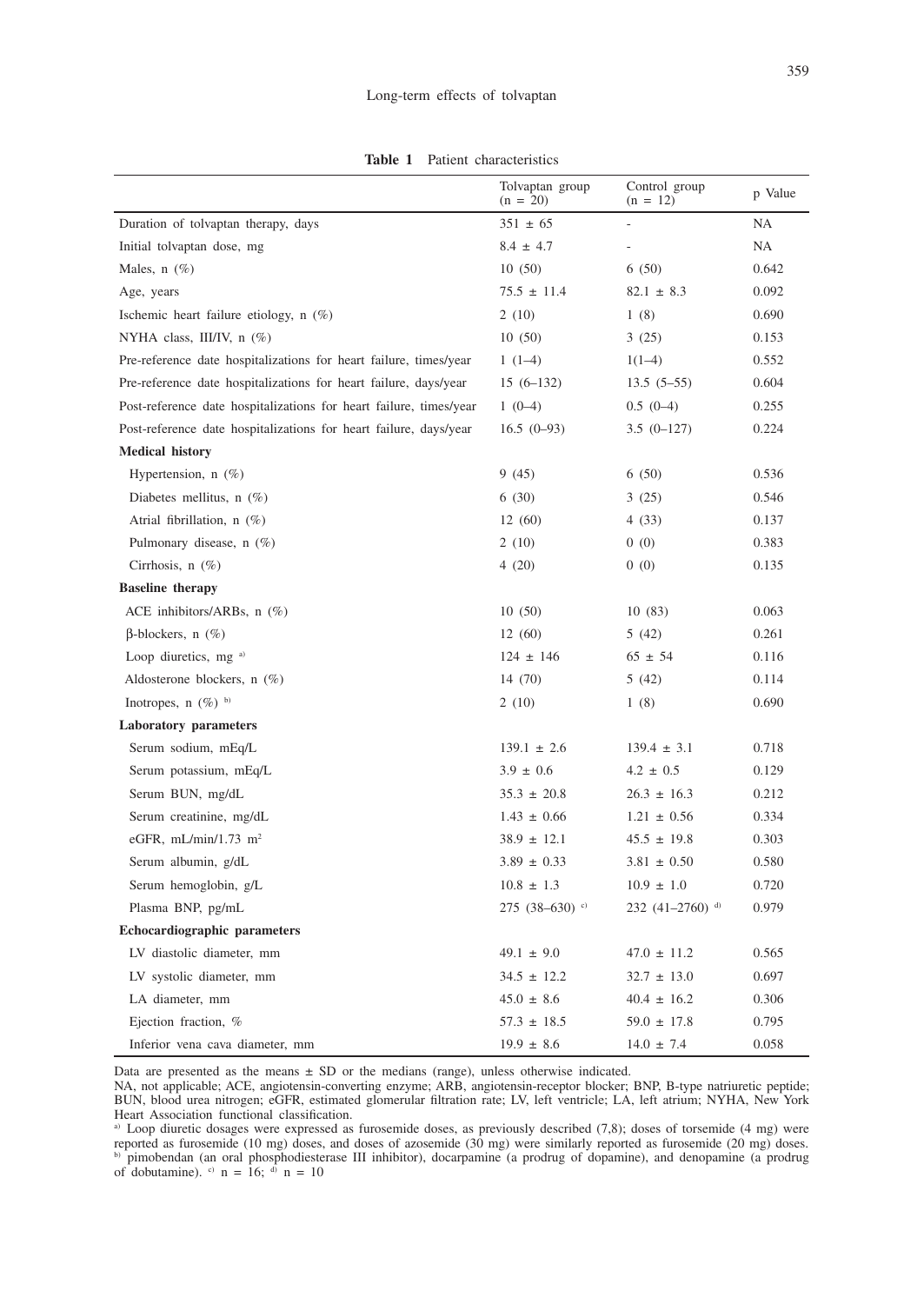|                                                                    | Patients with good<br>response <sup>a)</sup><br>$(n = 9)$ | Patient without<br>good response<br>$(n = 11)$ | P Value |
|--------------------------------------------------------------------|-----------------------------------------------------------|------------------------------------------------|---------|
| Duration of tolvaptan therapy, days                                | $338 \pm 87$                                              | $365 \pm 0$                                    | 0.366   |
| Initial tolvaptan dose, mg                                         | $8.5 \pm 5.3$                                             | $8.3 \pm 4.1$                                  | 0.931   |
| Males, $n$ (%)                                                     | 4(44)                                                     | 6(55)                                          | 0.500   |
| Age, years                                                         | $78.2 \pm 7.6$                                            | $73.2 \pm 13.7$                                | 0.347   |
| Ischemic heart failure etiology, $n$ (%)                           | 0(0)                                                      | 2(18)                                          | 0.289   |
| NYHA class, III/IV, $n$ (%)                                        | 5(56)                                                     | 5 (45)                                         | 0.500   |
| Pre-reference date hospitalizations for heart failure, times/year  | $2(1-4)$                                                  | $1(1-4)$                                       | 0.112   |
| Pre-reference date hospitalizations for heart failure, days/year   | $21(6-132)$                                               | $13(8-60)$                                     | 0.152   |
| Post-reference date hospitalizations for heart failure, times/year | $1(0-2)$                                                  | $1(1-4)$                                       | 0.038   |
| Post-reference date hospitalizations for heart failure, days/year  | $5(0-34)$                                                 | $19(5-93)$                                     | 0.038   |
| <b>Medical history</b>                                             |                                                           |                                                |         |
| Hypertension, n (%)                                                | 3(33)                                                     | 6(55)                                          | 0.311   |
| Diabetes mellitus, n $(\%)$                                        | 3(33)                                                     | 3(27)                                          | 0.574   |
| Atrial fibrillation, $n$ (%)                                       | 7(78)                                                     | 5(45)                                          | 0.157   |
| Pulmonary disease, n (%)                                           | 1(11)                                                     | 1(9)                                           | 0.711   |
| Cirrhosis, $n$ (%)                                                 | 2(22)                                                     | 2(18)                                          | 0.625   |
| <b>Baseline</b> therapy                                            |                                                           |                                                |         |
| ACE inhibitors/ARBs, n (%)                                         | 3(33)                                                     | 7(64)                                          | 0.185   |
| $\beta$ -blockers, n $(\%)$                                        | 5(55)                                                     | 7(64)                                          | 0.535   |
| Loop diuretics, mg $b$                                             | $97.7 \pm 105.3$                                          | $157.8 \pm 186.2$                              | 0.375   |
| Aldosterone blockers, $n(\%)$                                      | 8(89)                                                     | 6(55)                                          | 0.119   |
| Inotropes, $n(\%)$ <sup>c)</sup>                                   | 2(22)                                                     | 0(0)                                           | 0.189   |
| <b>Laboratory</b> parameters                                       |                                                           |                                                |         |
| Serum sodium, mEq/L                                                | $139.9 \pm 2.9$                                           | $138.4 \pm 2.2$                                | 0.193   |
| Serum potassium, mEq/L                                             | $3.6 \pm 0.5$                                             | $4.1 \pm 0.7$                                  | 0.068   |
| Serum BUN, mg/dL                                                   | $28.4 \pm 16.76$                                          | $40.9 \pm 22.7$                                | 0.192   |
| Serum creatinine, mg/dL                                            | $1.02 \pm 0.20$                                           | $1.77 \pm 0.72$                                | 0.007   |
| eGFR, $mL/min/1.73$ $m2$                                           | $48.1 \pm 12.1$                                           | $31.4 \pm 14.3$                                | 0.012   |
| Serum albumin, g/dL                                                | $3.92 \pm 0.48$                                           | $3.86 \pm 0.16$                                | 0.731   |
| Serum hemoglobin, g/L                                              | $10.8 \pm 1.3$                                            | $10.7 \pm 1.3$                                 | 0.909   |
| Plasma BNP, pg/mL                                                  | 229.2 $(45.1 - 362.7)$ <sup>d)</sup>                      | 439.1 $(38.2 - 629.7)$ <sup>e)</sup>           | 0.328   |
| <b>Echocardiographic parameters</b>                                |                                                           |                                                |         |
| LV diastolic diameter, mm                                          | $48.4 \pm 9.9$                                            | $49.6 \pm 8.8$                                 | 0.778   |
| LV systolic diameter, mm                                           | $34.0 \pm 12.6$                                           | $34.9 \pm 12.7$                                | 0.874   |
| LA diameter, mm                                                    | $48.1 \pm 10.8$                                           | $42.5 \pm 5.7$                                 | 0.149   |
| Ejection fraction, %                                               | $58.3 \pm 15.3$                                           | $56.4 \pm 21.5$                                | 0.820   |
| Inferior vena cava diameter, mm                                    | $18.8 \pm 5.4$                                            | $20.8 \pm 10.8$                                | 0.615   |

**Table 2** Univariate analysis results of good response <sup>a)</sup> among patients receiving continuous tolvaptan therapy

Data are presented as the means ± SD or the medians (range), unless otherwise indicated.

ACE, angiotensin-converting enzyme; ARB, angiotensin-receptor blocker; BNP, B-type natriuretic peptide; BUN, blood urea nitrogen; eGFR, estimated glomerular filtration rate; LV, left ventricle; LA, left atrium; NYHA, New York Heart Association

functional classification. a) Patients who survived for a year after starting tolvaptan therapy, continued tolvaptan in the outpatient setting, and demonstrated a reduced frequency and total duration of hospitalization for heart failure (compared with before starting tolvaptan therapy) were defined as patients with good responses. b) Loop diuretic dosages were expressed as furosemide doses, as previously described (7,8); doses of torsemide (4 mg) were

reported as furosemide (10 mg) doses, and doses of azosemide (30 mg) were similarly reported as furosemide (20 mg) doses. c) pimobendan (an oral phosphodiesterase III inhibitor), docarpamine (a prodrug of dopamine), and denopamine (a prodrug of dobutamine).  $\delta$  n = 6;  $\delta$  n = 10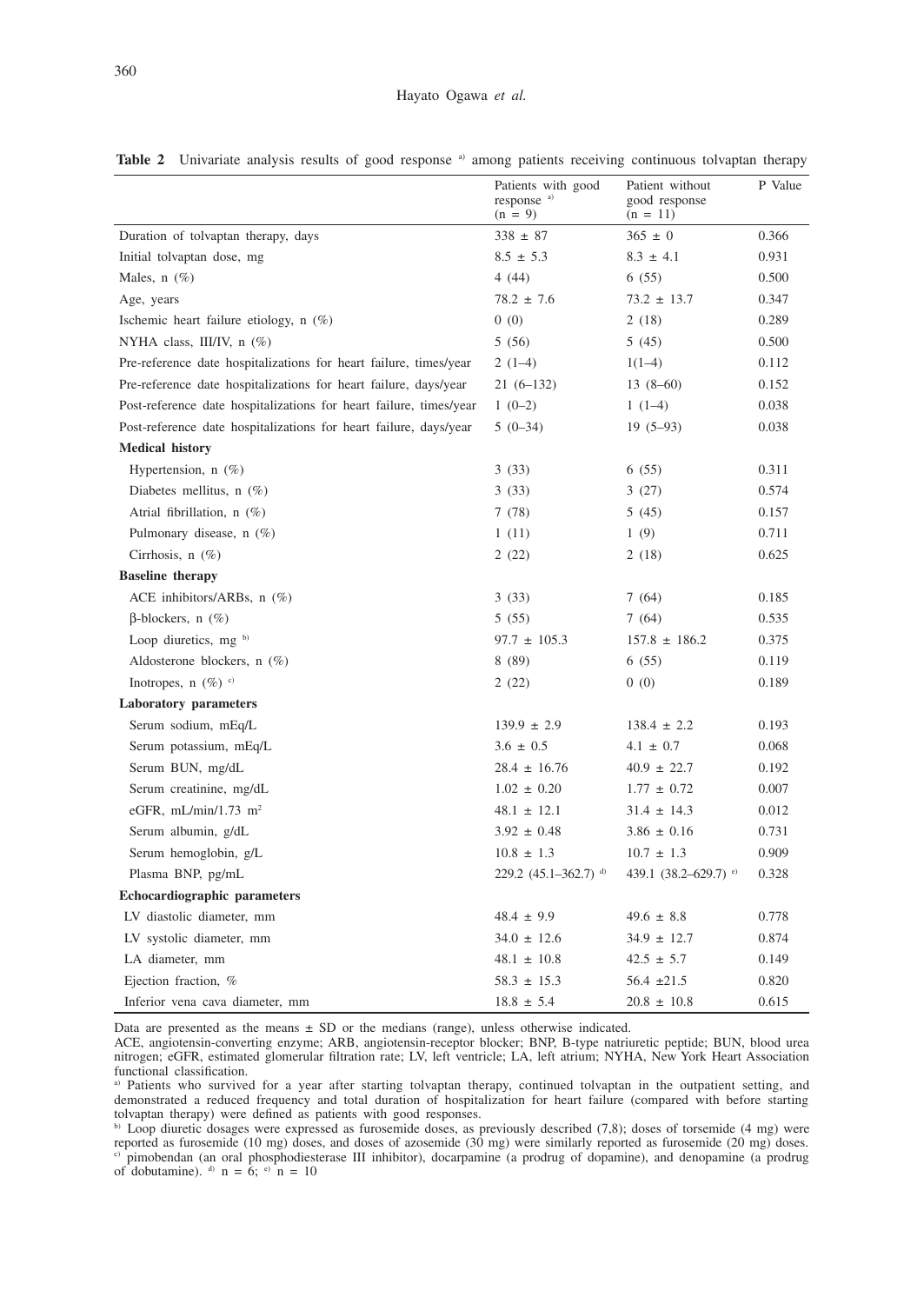usefulness of this treatment, examination of the factors associated with good long-term responses are necessary.

In this study, the heart failure-associated hospitalization frequency and total annual hospitalization time did not decrease significantly in the tolvaptan group, compared with the control group. However, some patients showed good responses to tolvaptan therapy, and low serum creatinine levels and high eGFRs were predictive of good outcomes. This result suggests that the focus should be on the patient characteristics associated with good long-term effects of tolvaptan therapy.

We can interpret the results of this predictive analysis in two ways. First, renal failure may attenuate the diuretic effects of tolvaptan. In patients with advanced renal failure, the kidneys are unable to concentrate or dilute urine, producing only isotonic urine. Tolvaptan is believed to have little effect on patients incapable of adjusting their urine osmolality. Clinically, however, patients undergoing tolvaptan therapy, including those with severe renal failure, have been reported to have increased urine volumes and decreased osmolalities.<sup>9)</sup> In contrast, another study indicated that patients with low eGFRs tended to show poor responses to short-term tolvaptan treatment.10) Thus, although low eGFRs may influence the diuretic effects of tolvaptan, they may not indicate that the drug is ineffective in patients with renal failure. Second, renal failure is an independent predictor of heart failure.11) Thus, a decline in the diuretic effects of tolvaptan in patients with renal failure and the poor prognosis of heart failure patients with renal failure may influence the long-term effectiveness of tolvaptan.

At the same time, the results from this study do not disallow the long-term use of tolvaptan in heart failure patients with severe renal failure. We regard tolvaptan as a promising treatment for patients with advanced heart failure. Additionally, these observations suggest that tolvaptan therapy should be initiated before a patient develops severe complications, such as renal failure.

In acute heart failure settings, some patients may derive benefit from tolvaptan treatment, but most may be effectively treated with dialysis or cardiac-assist devices. In contrast, in the outpatient setting, dialysis and cardiac-assist devices are uncommonly used, making tolvaptan more amenable for use in outpatients.

Unlike other studies, we assessed the effects of tolvaptan, based on hospitalization outcomes, to adequately reflect the clinical course of heart failure patients. In prior studies, the long-term prognosis of heart failure patients was assessed based on mortality and the time between discharge and subsequent re-admission.2) Because heart failure patients, especially those requiring prolonged tolvaptan administration, often experience repeated exacerbations, the time between discharge and re-admission is often too short to ascertain a prognosis. Further, more than 33% of hospitalizations due to heart failure have other obvious precipitating factors (e.g., anemia, infectious disease, angina, arrhythmia, or poor compliance), which cannot be prevented by heart failure treatment<sup>12)</sup> and which may easily affect the period between discharge and re-admission. Therefore, the use of revised endpoints, hospitalization frequencies, and total annual hospitalization durations enables better assessments of the drug in heart failure patients.

#### CONCLUSION

This study suggested that the continuous use of tolvaptan does not decrease the frequency or total annual duration of hospitalization due to heart failure among all heart failure patients. However, good renal function is predictive of good responses. Further examinations of the predictors of good, long-term responses are needed to allow the more effective use of tolvaptan.